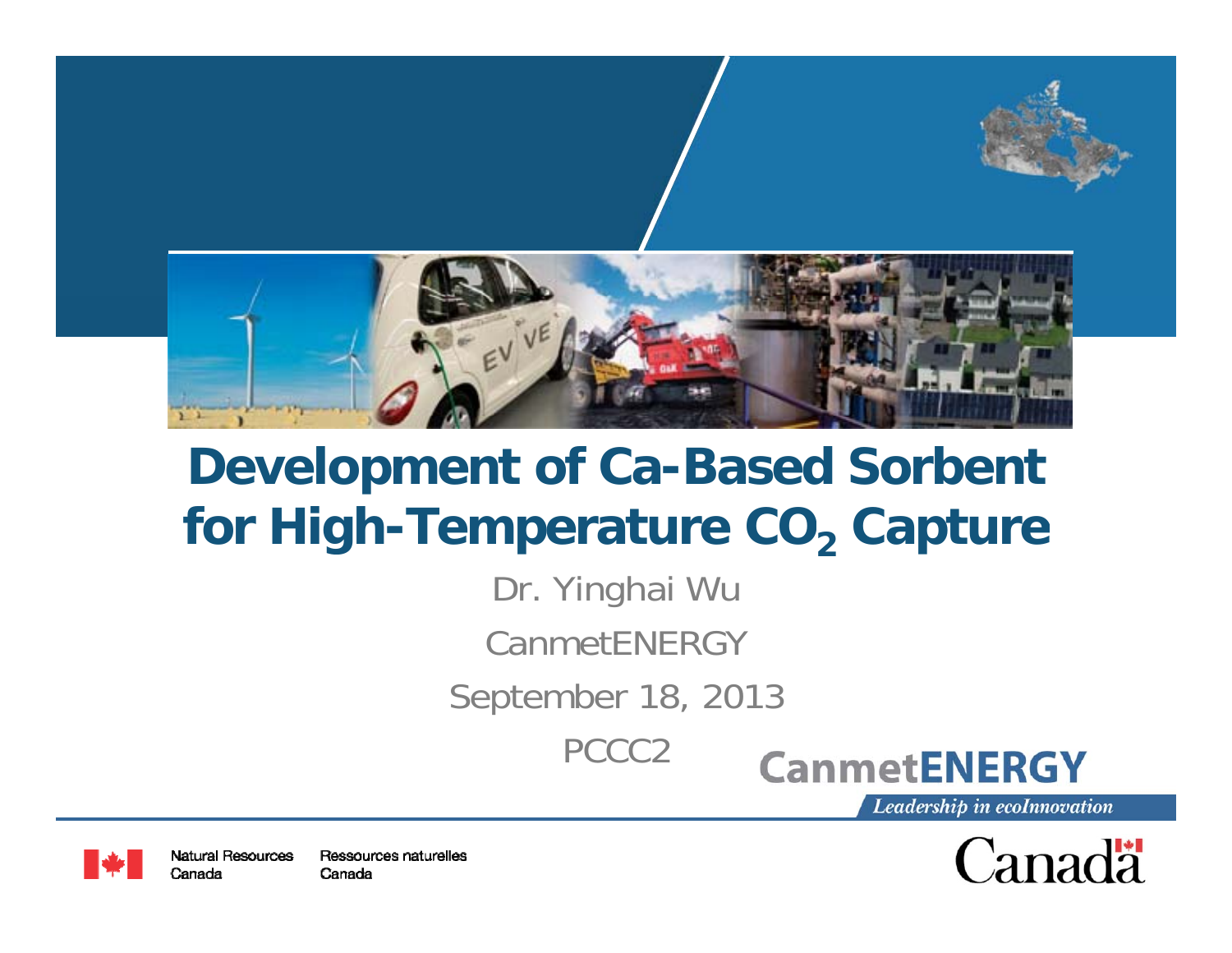# **Carbon Capture and Sequestration (CCS)**

- - >30% of anthropogenic carbon dioxide is released from large stationary energy sources such as fossil-fuel-fired power plants
- 15% CO $_{\rm 2}$  in flue gas direct compression, liquefaction, transport, and storage are not economically competitive
- -NEW TECHNOLOGIES: rely on concentrated  $CO_2$  stream (>90% CO $_{2})$
- SCENARIOS FOR CONCENTRATED CO<sub>2</sub>
	- pre-combustion CO<sub>2</sub> capture
	- oxy-fuel combustion (chemical looping)
	- post-combustion CO 2 capture (calcium looping)



Natural Resources Ressources naturelles Canada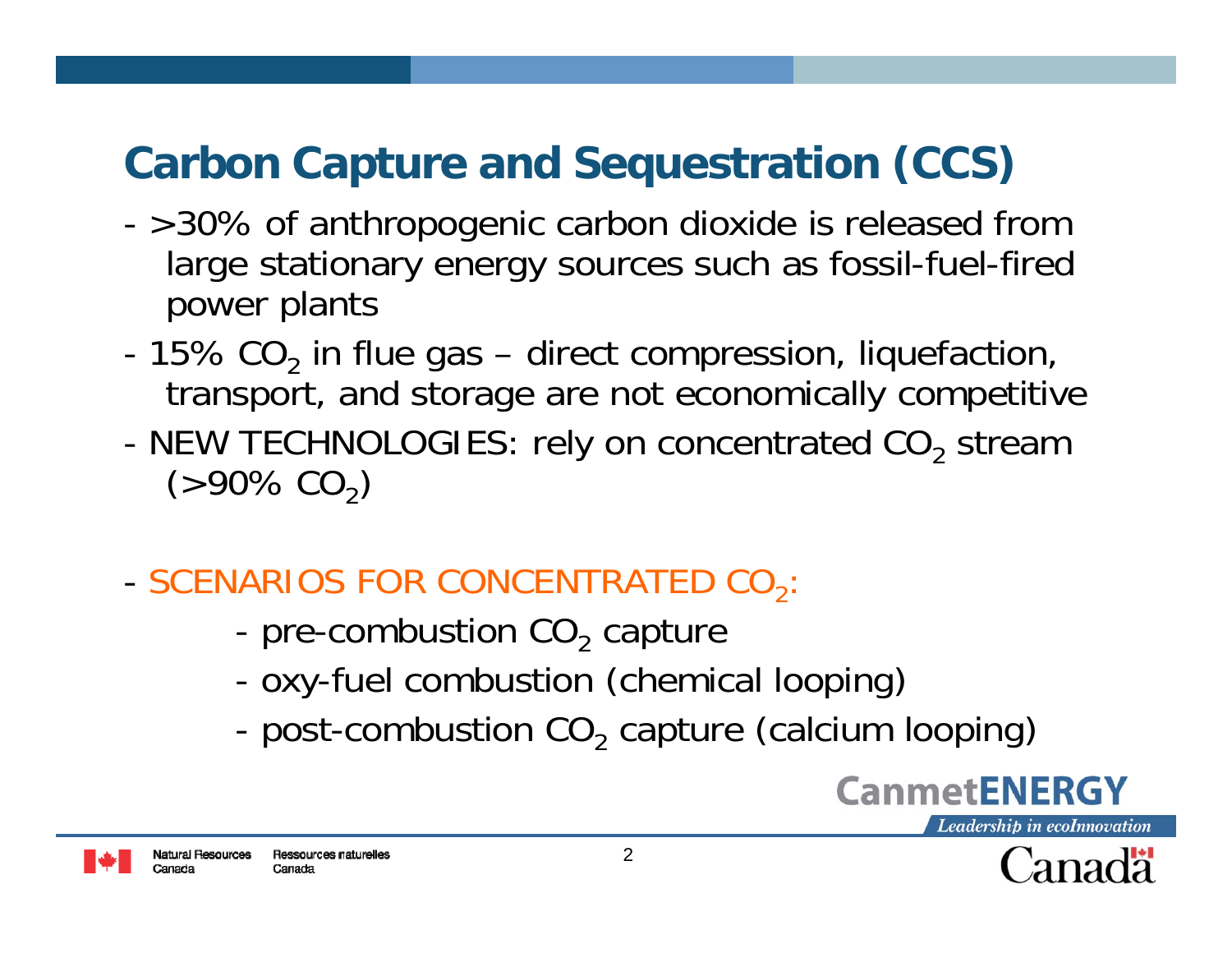#### **Ca <sup>c</sup> <sup>u</sup> oop g Cyc es (Ca C) lcium Looping Cycles (CaLC)**

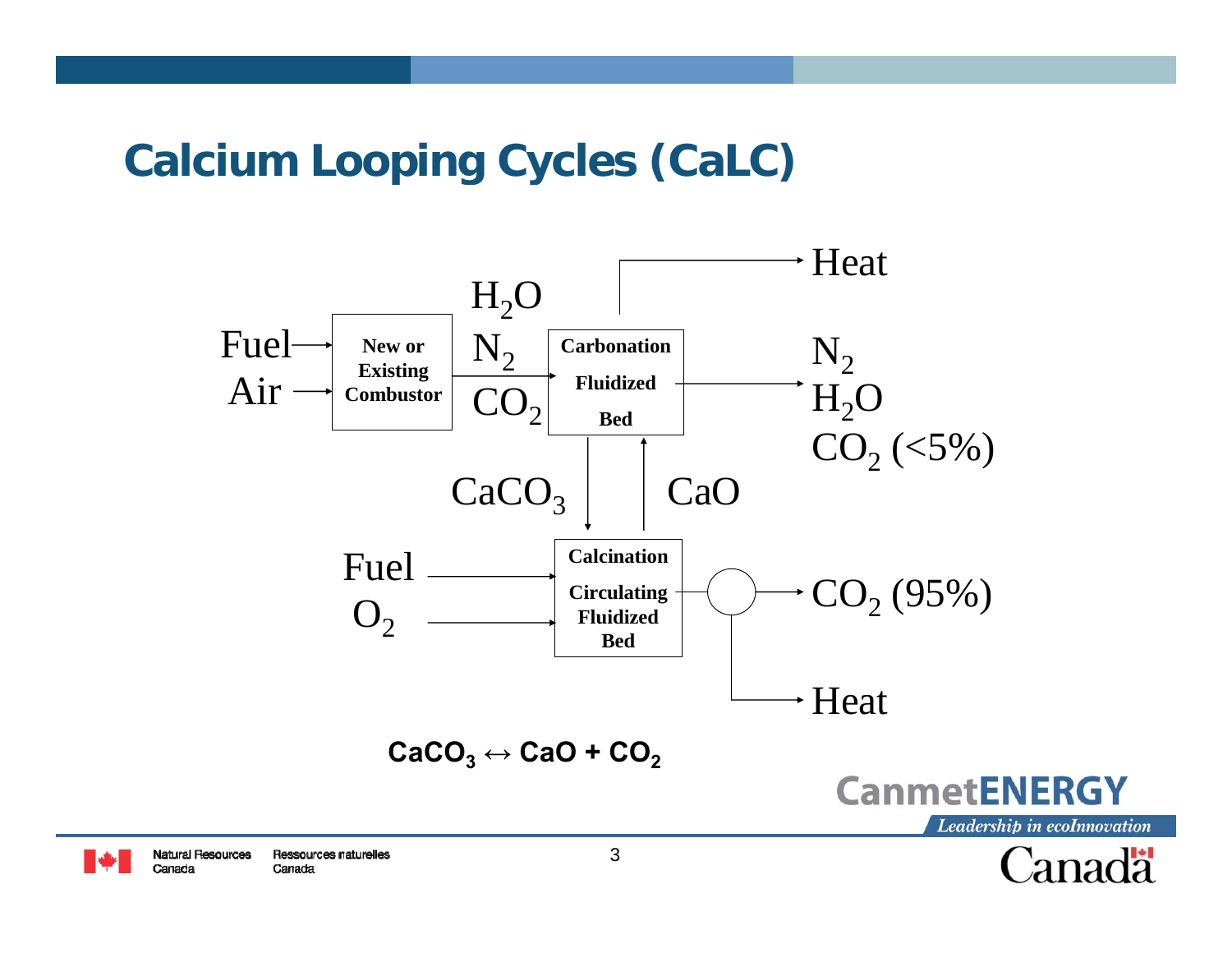# **Ca <sup>c</sup> <sup>u</sup> oop g lcium Looping**

#### **Advantages**

- Inexpensive sorbent (limestone (CaCO<sub>3</sub>),  $\sim$  \$10/ton)
- The main components commercially available
- Low projected costs for CO<sub>2</sub> capture (~\$20/ton CO<sub>2</sub> avoided)
- Environmentally benigr
- **Challenges:**
	- **Decay of CO carrying activity (sintering) <sup>2</sup>**
	- **- Loss of sorbent due to attrition and elutriation**
	- **Sulphation of CaO-based sorbent**
	- **Need for pure oxygen (cryogenic separation from air is expensive)**
	- **Produced CO<sub>2</sub> stream is corrosive purification required**

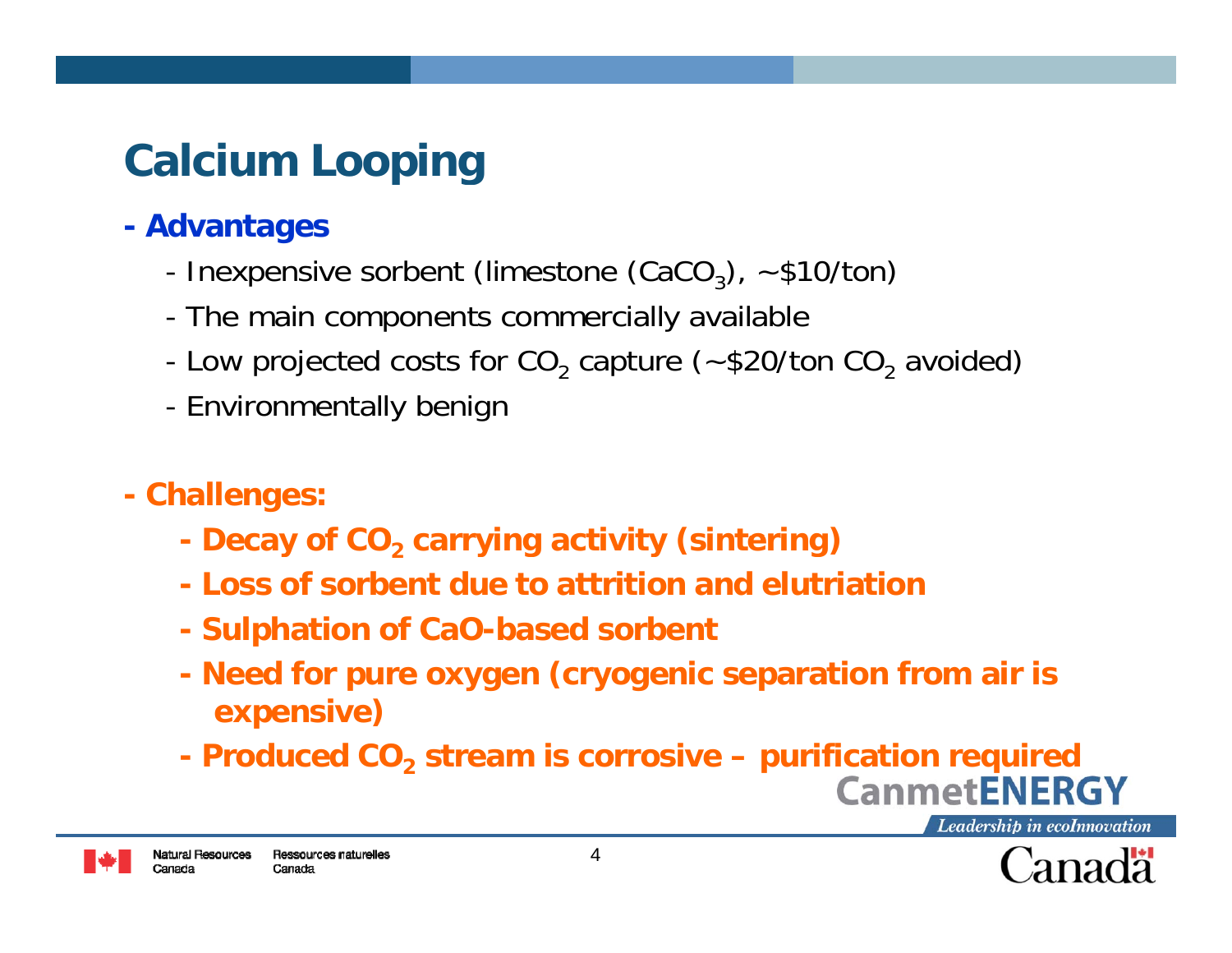#### **So be t ecay rbent Decay**



Changes in morphology:

- A large number of small pores are eliminated and a small number of large pores become even larger.

- Small intraparticle grains disappear and the CaO material is transferred to neighboring grains, making the large grains even larger.

*Grasa and Abanades, Ind. Eng. Chem. Res. 45, 8846-8851, 2006*



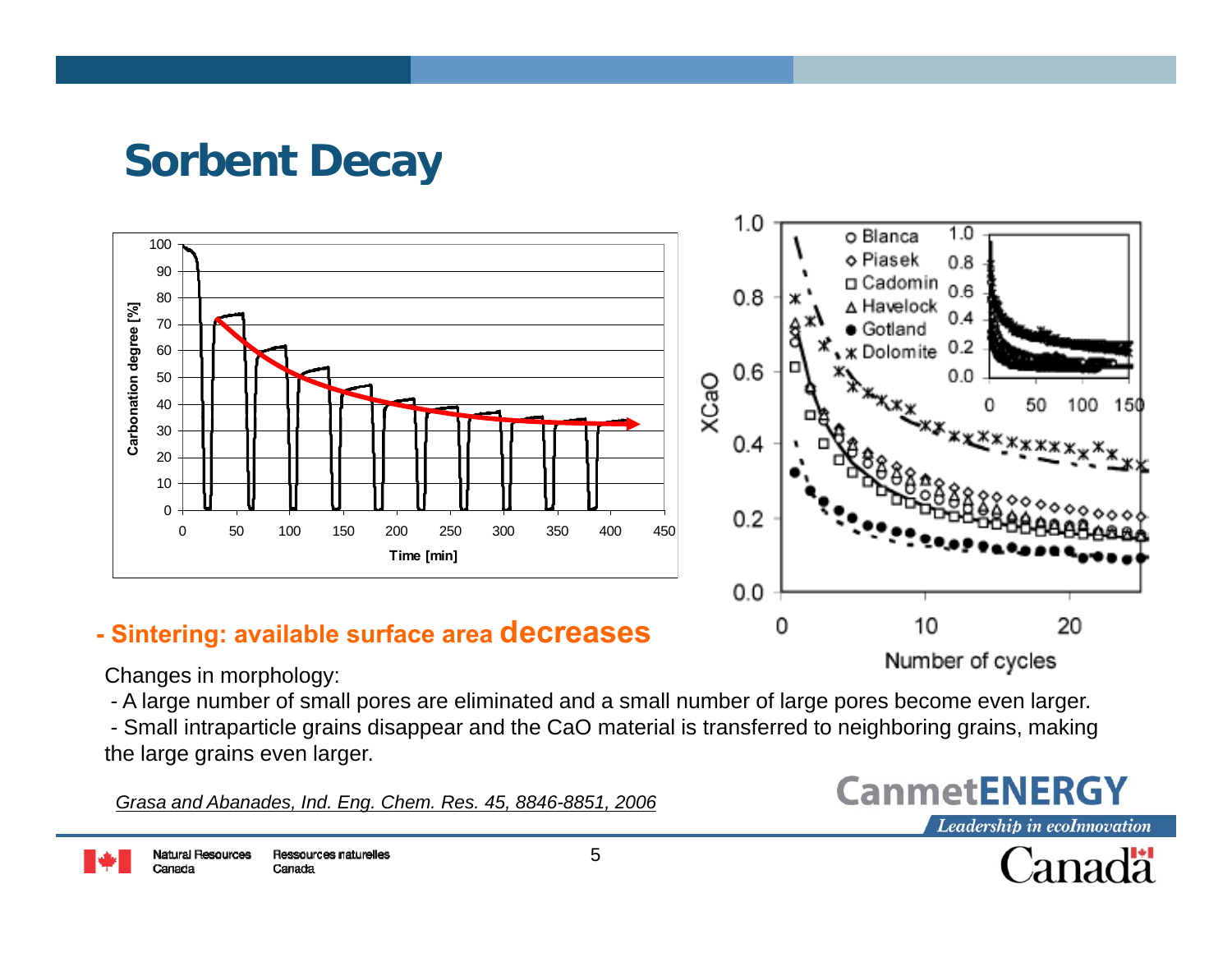

#### **Reactivation of CaO by Steam**

- -Significant increase in activity after reactivation
- -Fragile sorbent particles after reactivation

*Wu et al., Energy & Fuels, 24, 2768-2776, 2010*

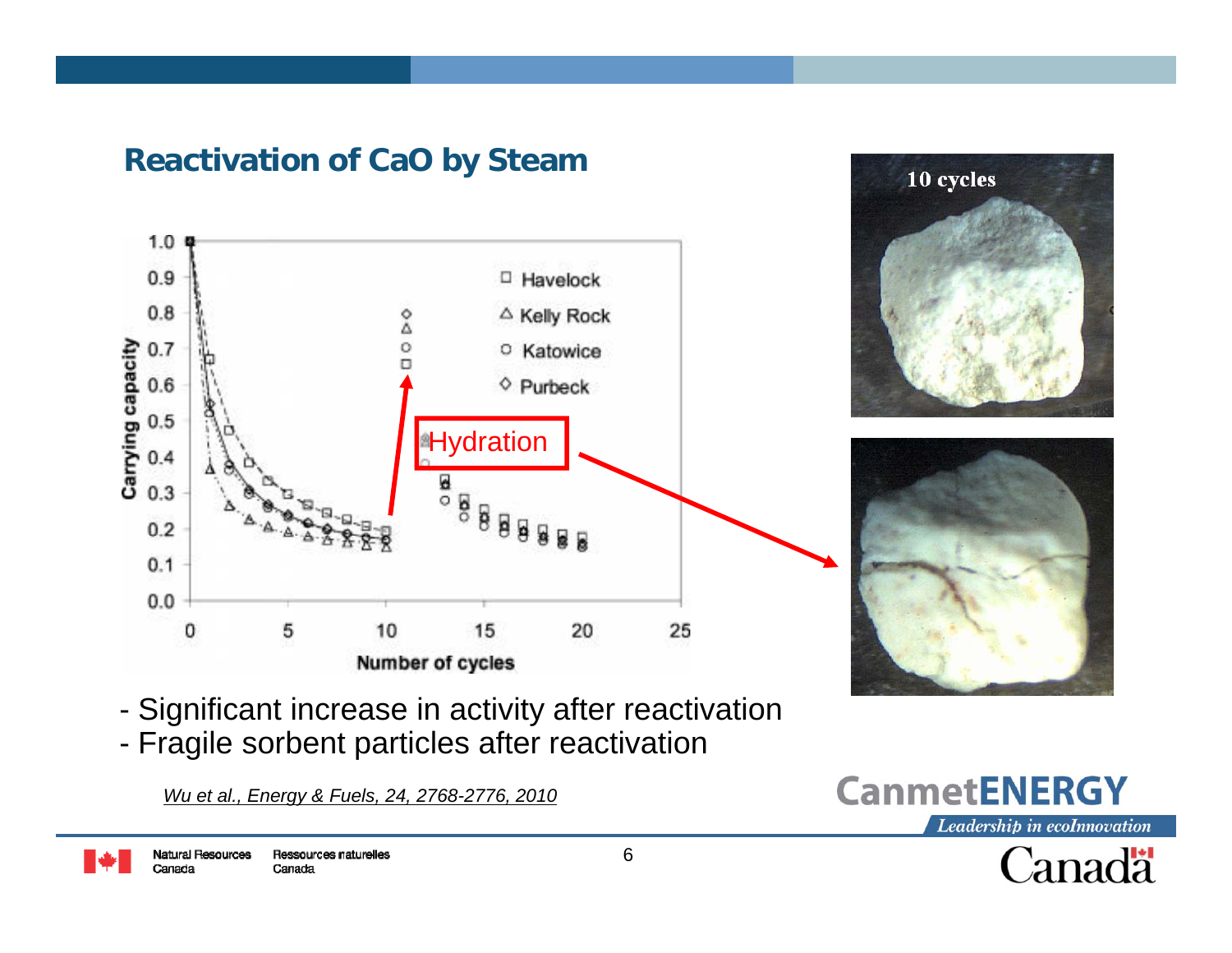#### **Pelletization**

Binder: Calcium aluminate cements

- commercially available and relatively inexpensive
- improves mechanical strength
- improves  $\mathsf{CO}_2$  carrying activity



Ressources naturelles

Canada

Natural Resources

Canada



#### S3400N 20.0kV 10.0mm x40 SE 10/22/2010 .00mm





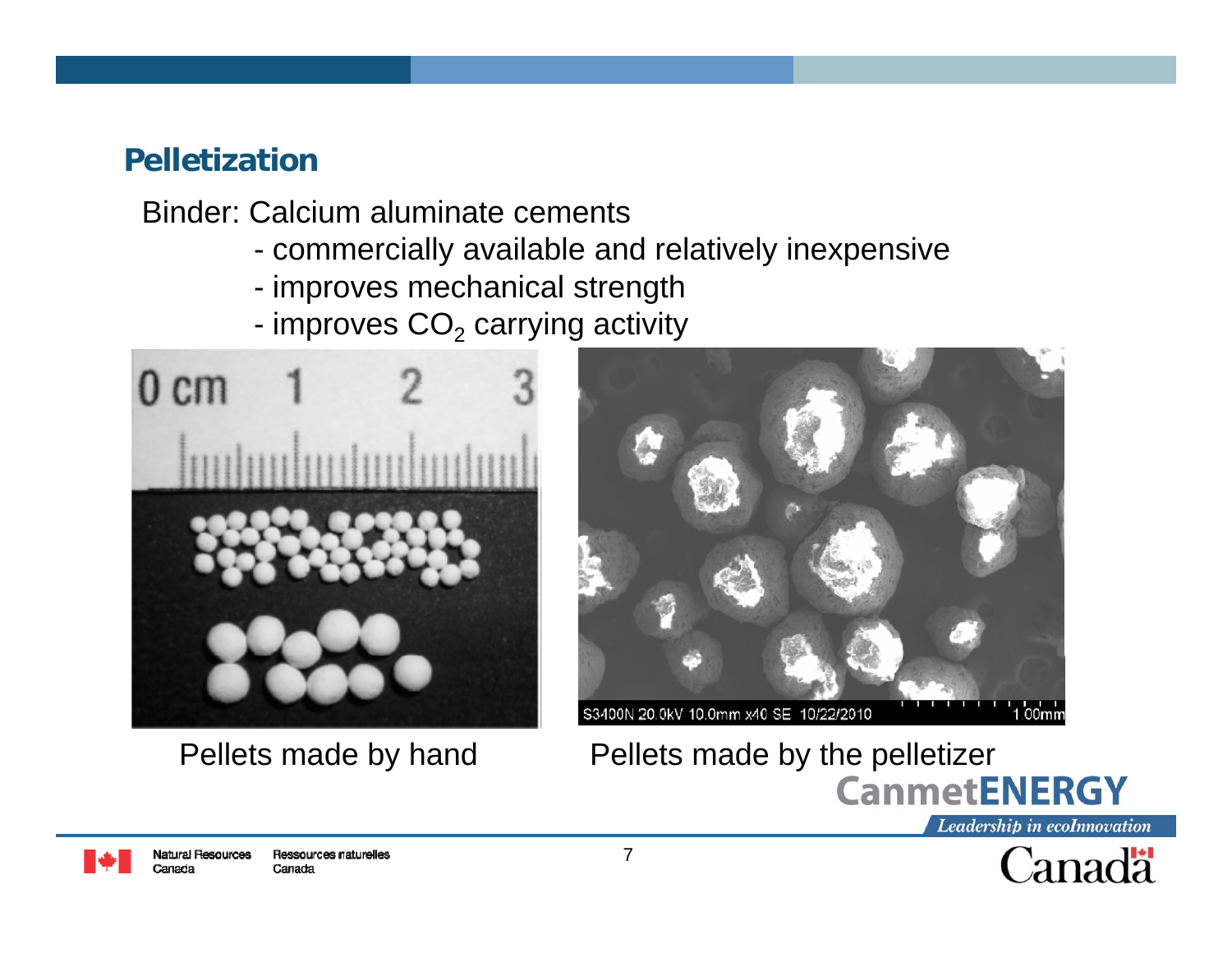#### **Mechanical Pelletization**



Pellet size is controlled by an agitator (bottom) and a chopper (side)



**Pelletizer** 





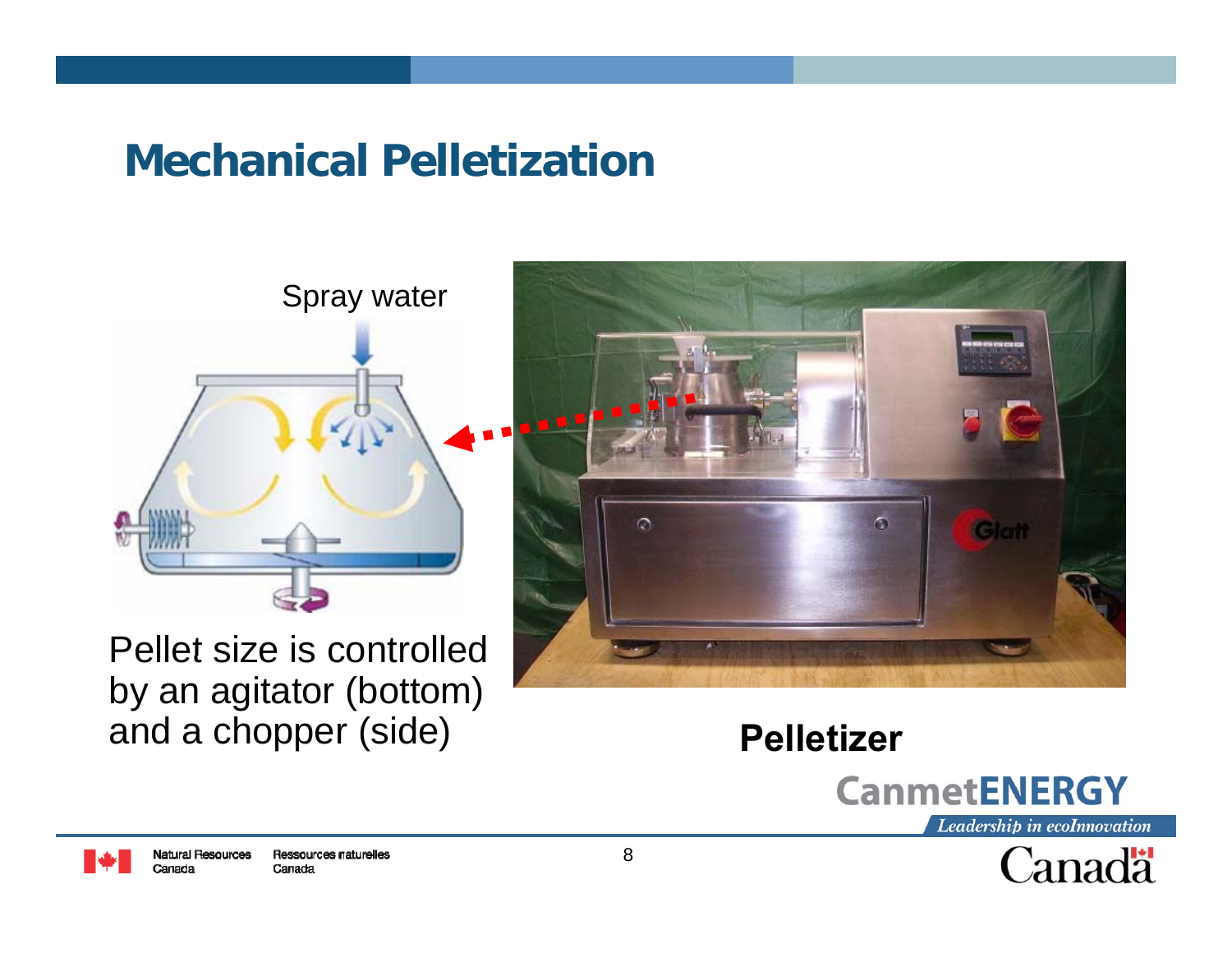#### **Material for Pelletizationate a o e et at o**

- **CaO**, Ca(OH)<sub>2</sub> powder
	- < 30 µm, from Graymont limestone
- $\mathcal{L}_{\mathcal{A}}$  Binder: CA-14 cement powder
	- $\text{}$  = 71% Al $_{2} \text{O}_{3}$ , 28% CaC



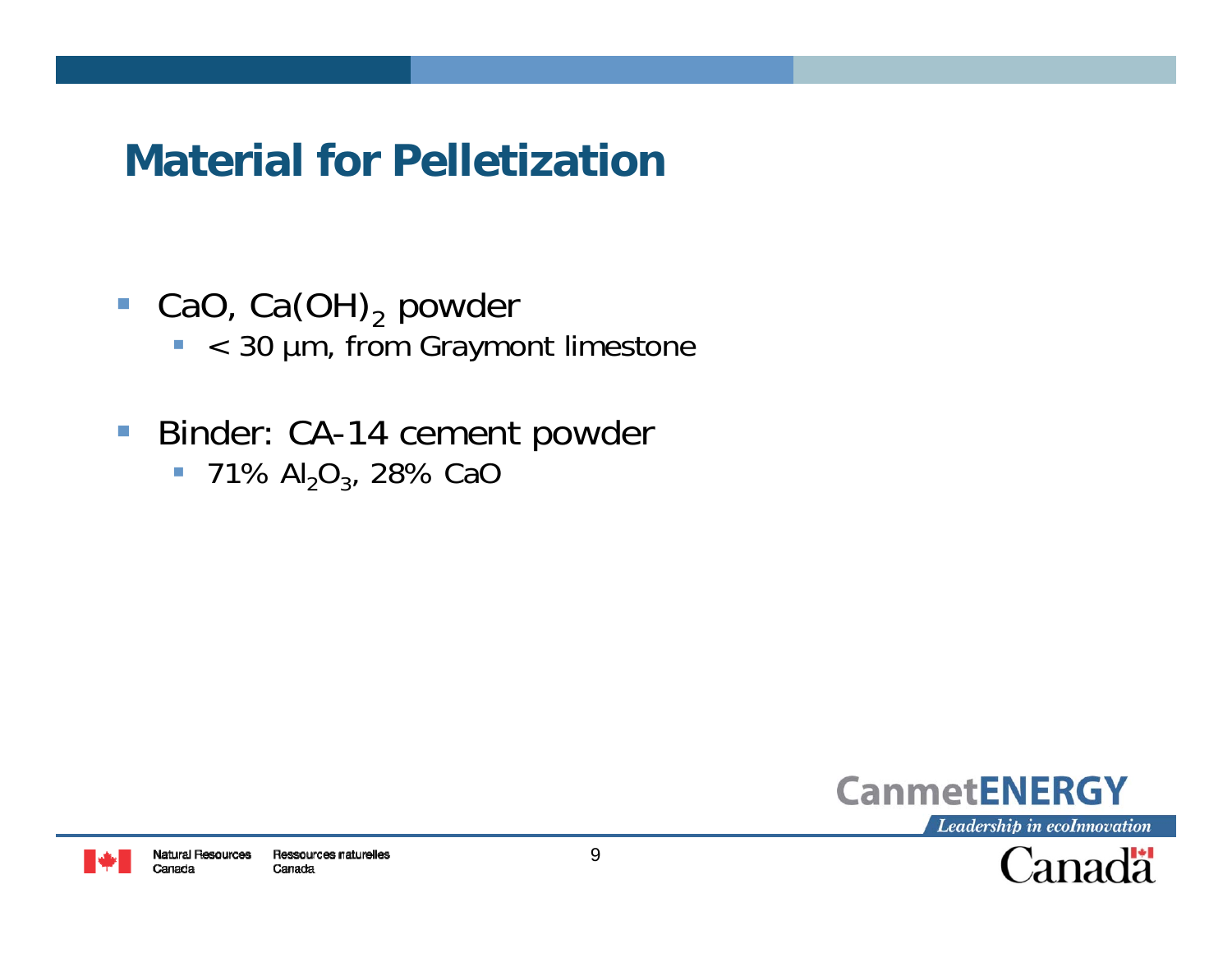#### **Performance of Pellet Sorbents**



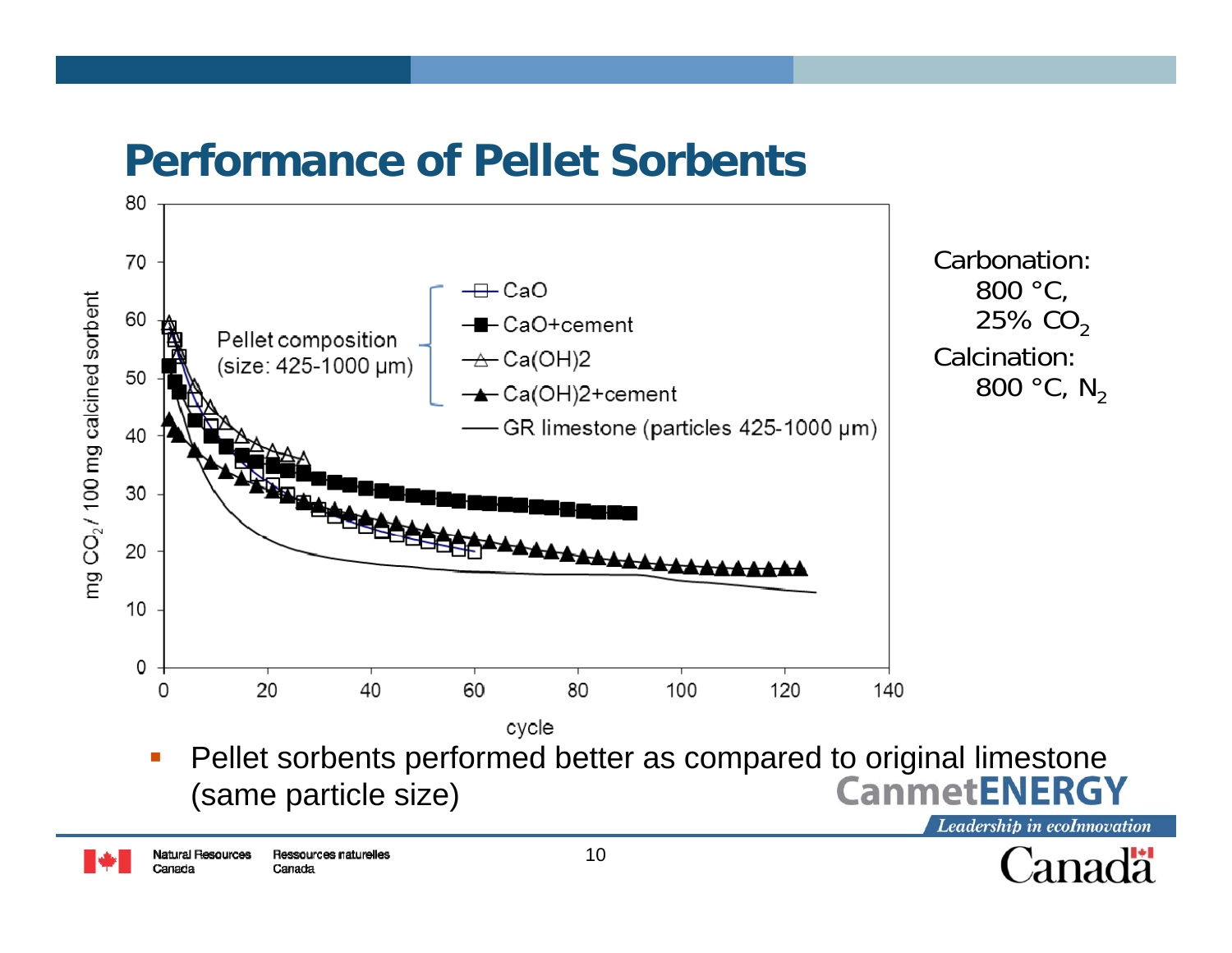#### **Effect of Cyclic Conditions ect <sup>o</sup> Cyc <sup>c</sup> Co d t <sup>o</sup> <sup>s</sup>**



- П Pellet:  $Ca(OH)<sub>2</sub>$  + cement, 425-1000 µm
- Longer carbonation period and calcination in  $N_2$  increase  $\mathsf{CO}_2$  uptake capacity

Ressources naturelles Natural Resources Canada

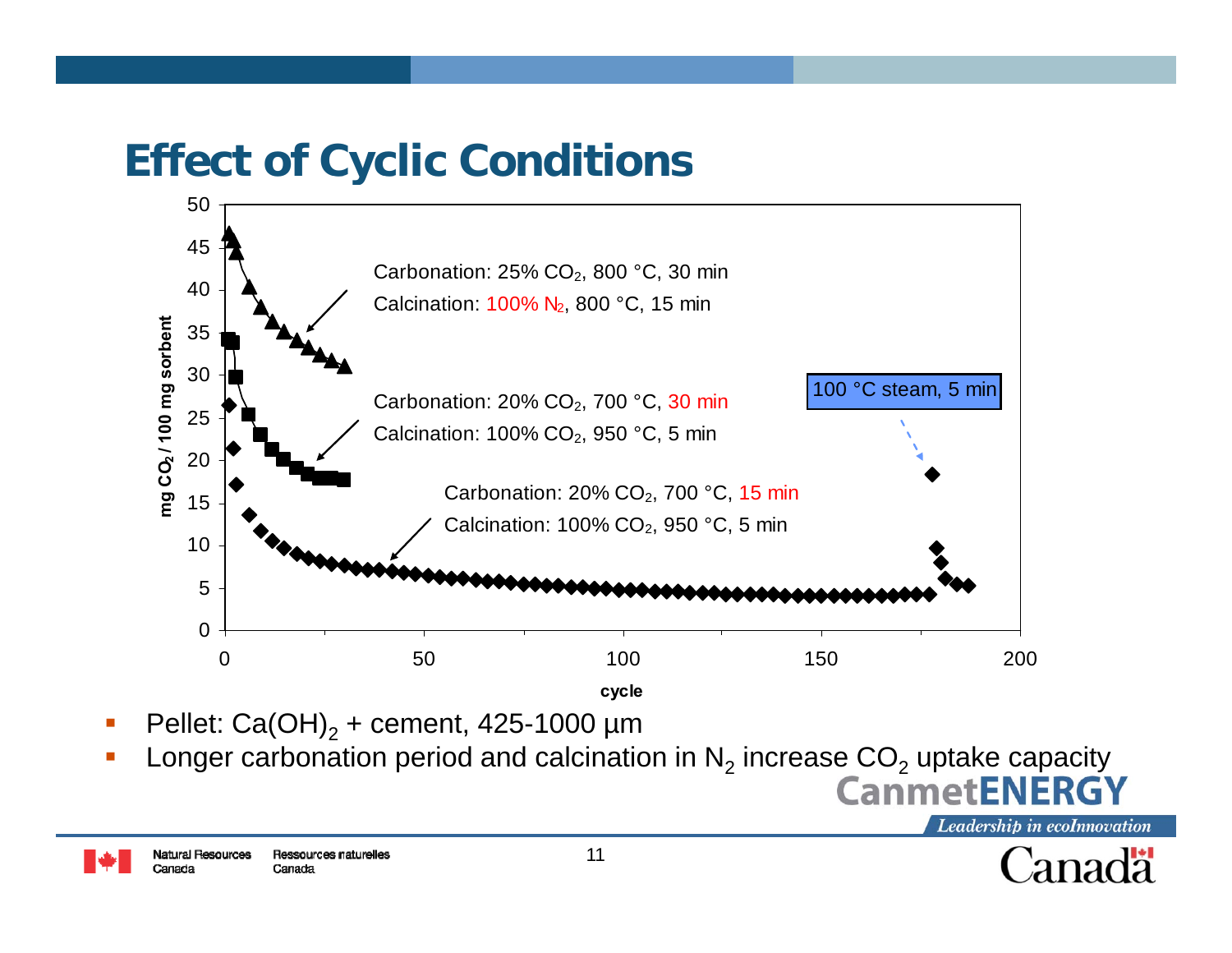#### **Attrition Testtt t o est**

- 2-in dia. small bubbling fluidized bed
	- $\Box$ Sorbent size 425-1000 µm
	- $\overline{\phantom{a}}$ 2-h test in air
	- $\overline{\phantom{a}}$ room temperature and 800 °C
- **Extent of attrition (mass loss) and particle size** distribution (PSD) were determined





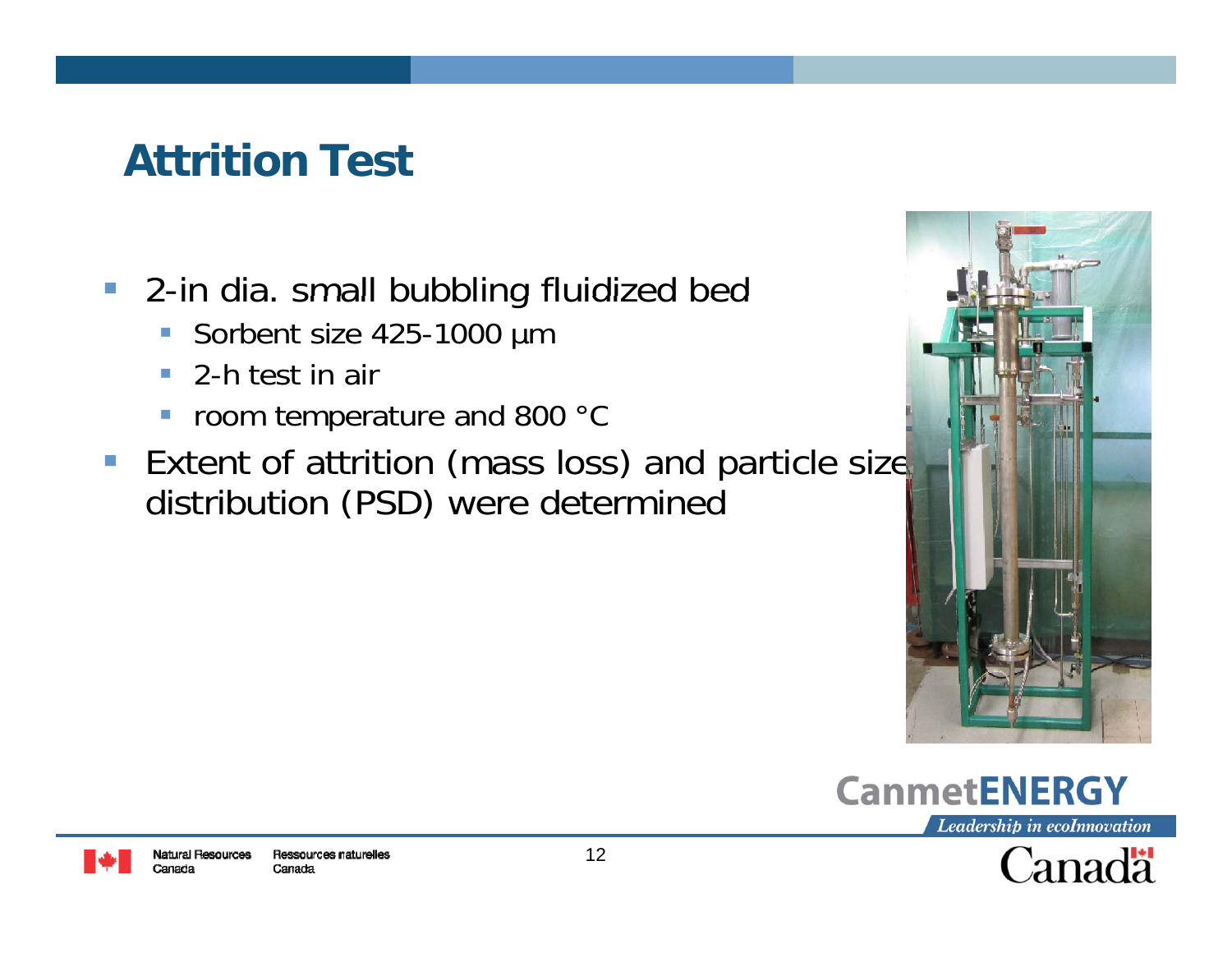#### Extent of Attrition (2-h Mass Loss, %)



Mass loss of pellet sorbents not significant compared to limestone, even at high  $\mathcal{L}$ temperature



Canadä

Ressources naturelles Natural Resources Canada Canada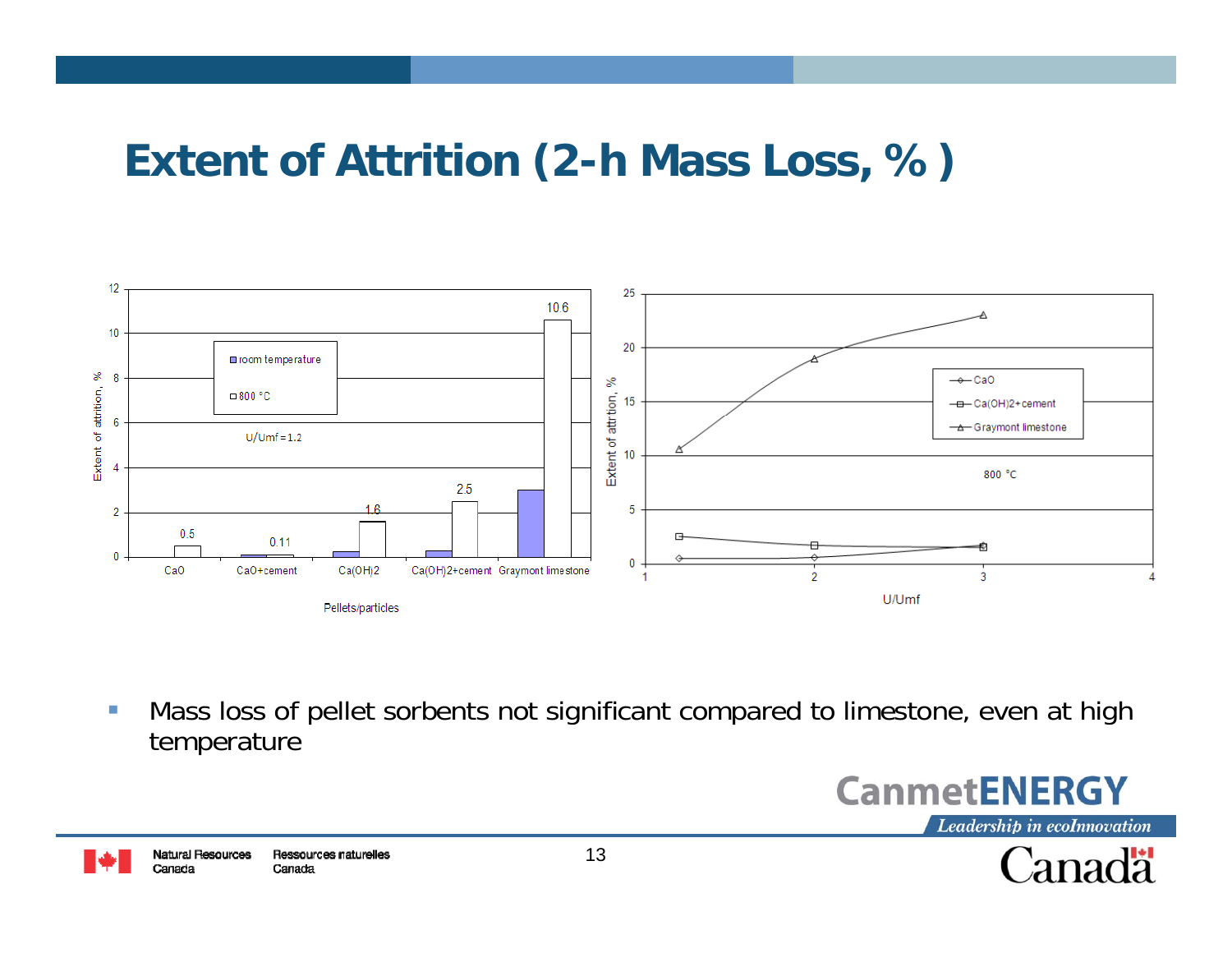#### **Particle Size (d<sub>50</sub>) Reduction**

Pellets/particles





Leadership in ecoInnovation



le y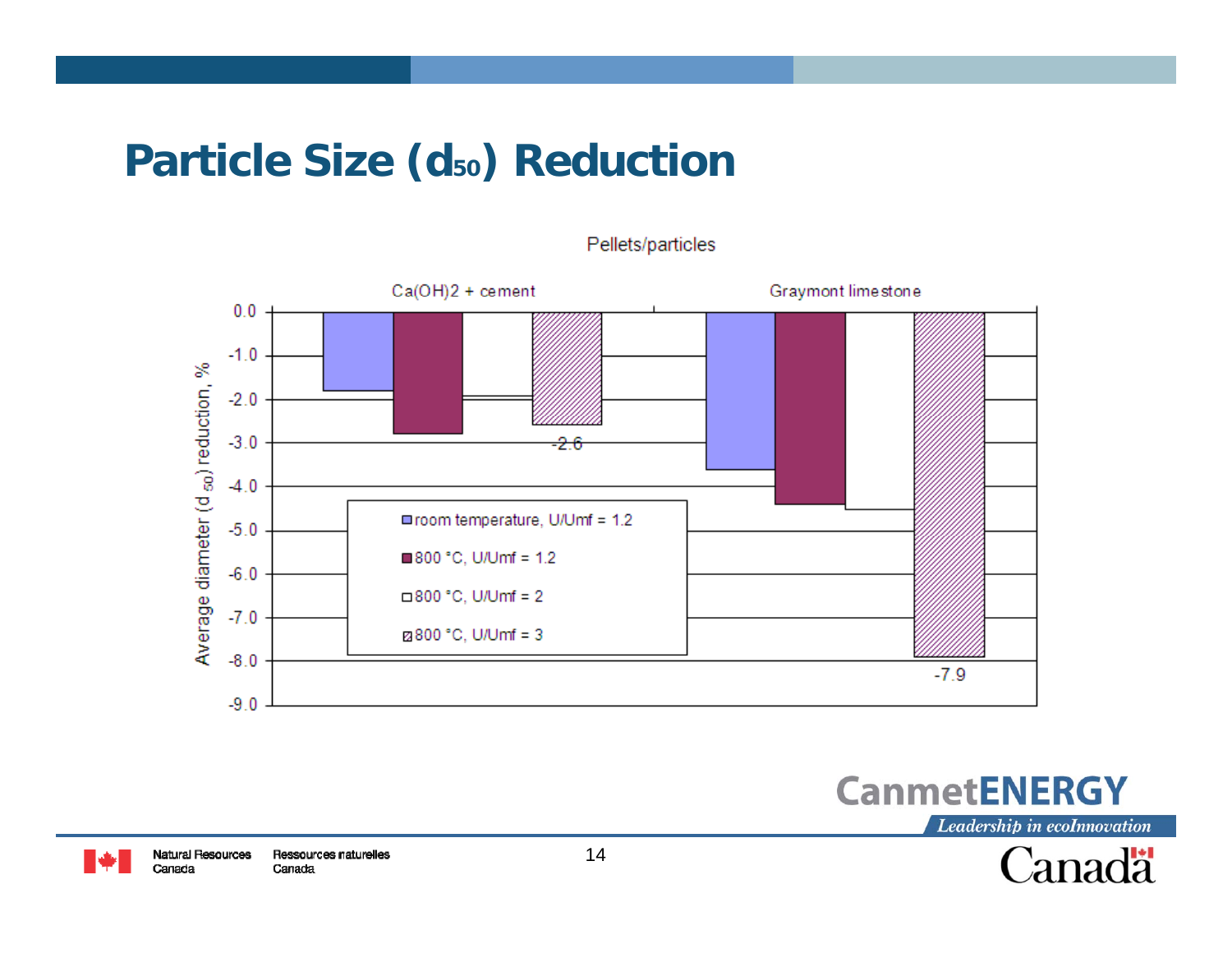#### **Be e ts o e et at o nefits of Pelletization**

- $\overline{\mathbb{R}}$  $\blacksquare$  Enhanced CO $_2$  carrying activity
- $\mathcal{C}^{\mathcal{A}}$ More resistant to attrition
- $\mathcal{C}^{\mathcal{A}}$ Spent sorbent can be used for pelletization
- $\mathcal{C}^{\mathcal{A}}$ Reactivation, reformulation and remaking of spent pellets
- $\mathcal{C}^{\mathcal{A}}$  **PELLETIZATION PROCEDURE ENABLES ADDITION OF OTHER PELLETIZATION MATERIALS:**
	- **Catalysts**
	- **OXYGEN CARRIERS (Integration of CaL with CLC) CaL**

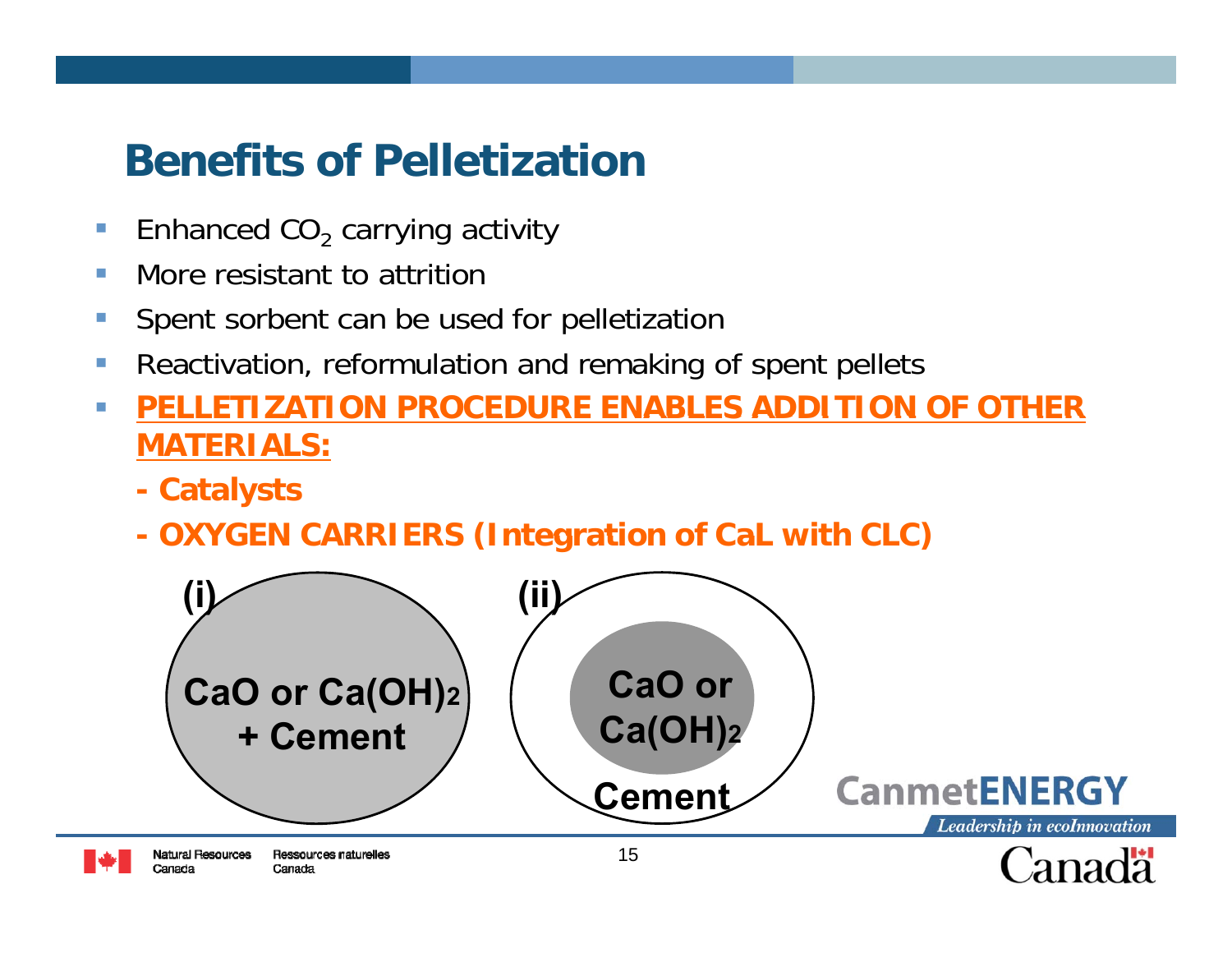The main criteria considered for oxygen carriers:

- oxygen transport capacity
- reactivity
- the reversibility of oxidation/reduction
- selectivity in reaction with fuel
- mechanical strength (to be used in FBC)
- melting point
- toxicity

#### **The main parameter - Heat released during reduction**

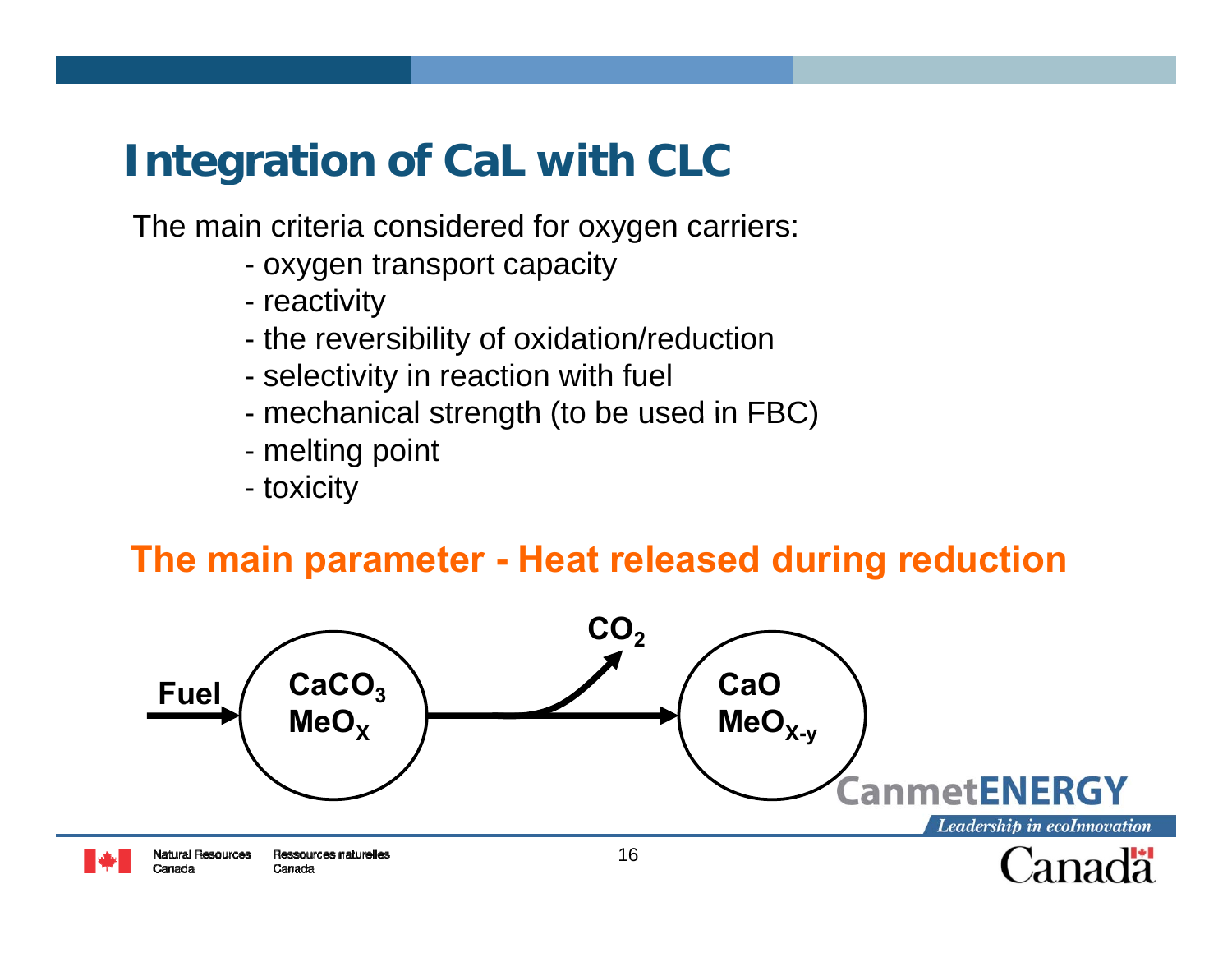**CaCO3 + 179 kJ/mol = CaO + CO2 4CuO + CH4 = 4Cu + CO2 +2H2O + 211.6 kJ/mol** 





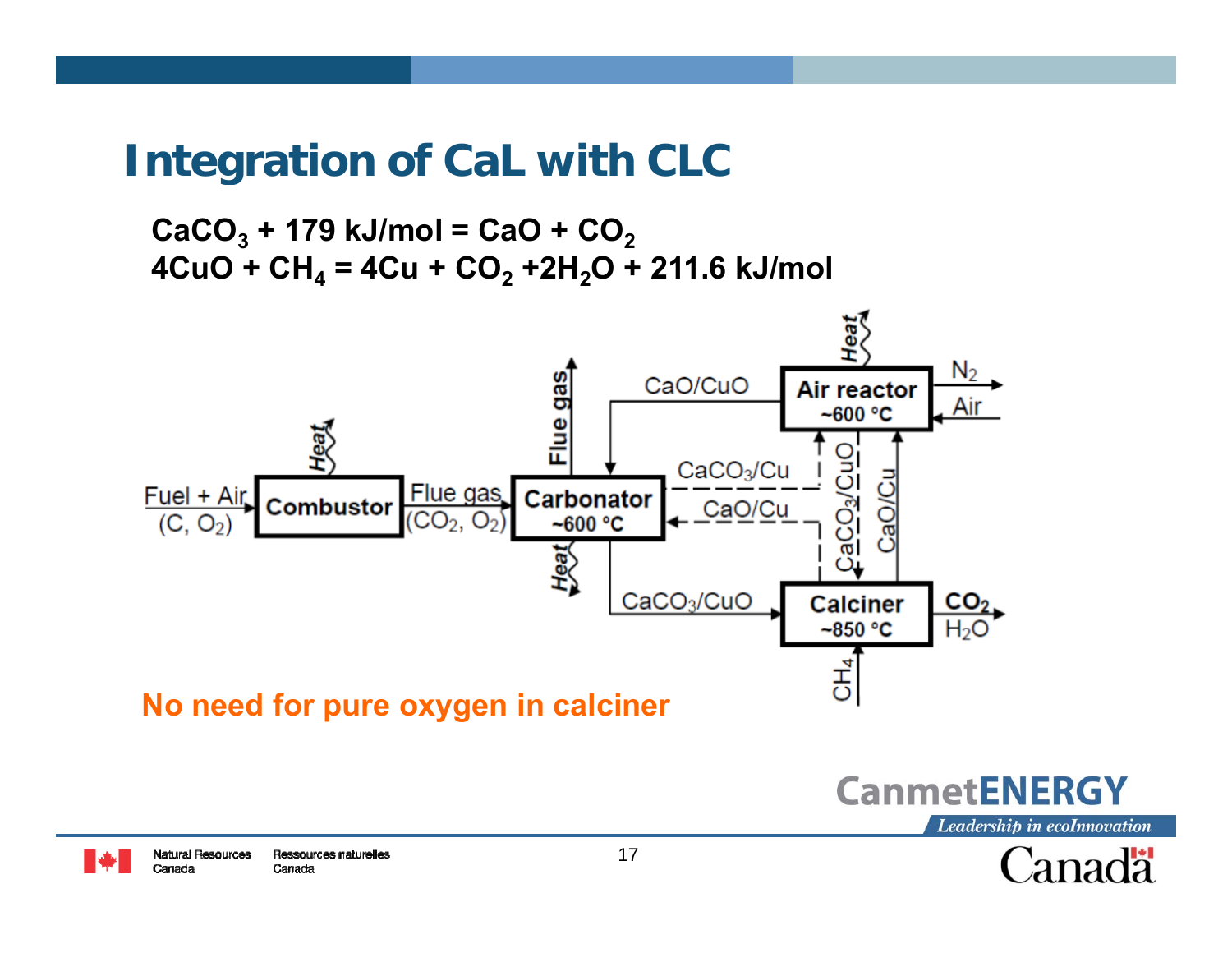

Calcination/reduction/oxidation/carbonation cycle of CaO/CuO-based pellets CaO/CuO based

- Up to 10 cycles tested
- $\mathsf{CO}_2$  carrying activity shows typical decay
- $\mathsf{O}_2$  carrying activity is stable -  $\mathrm{O}_2$  carrying activity i



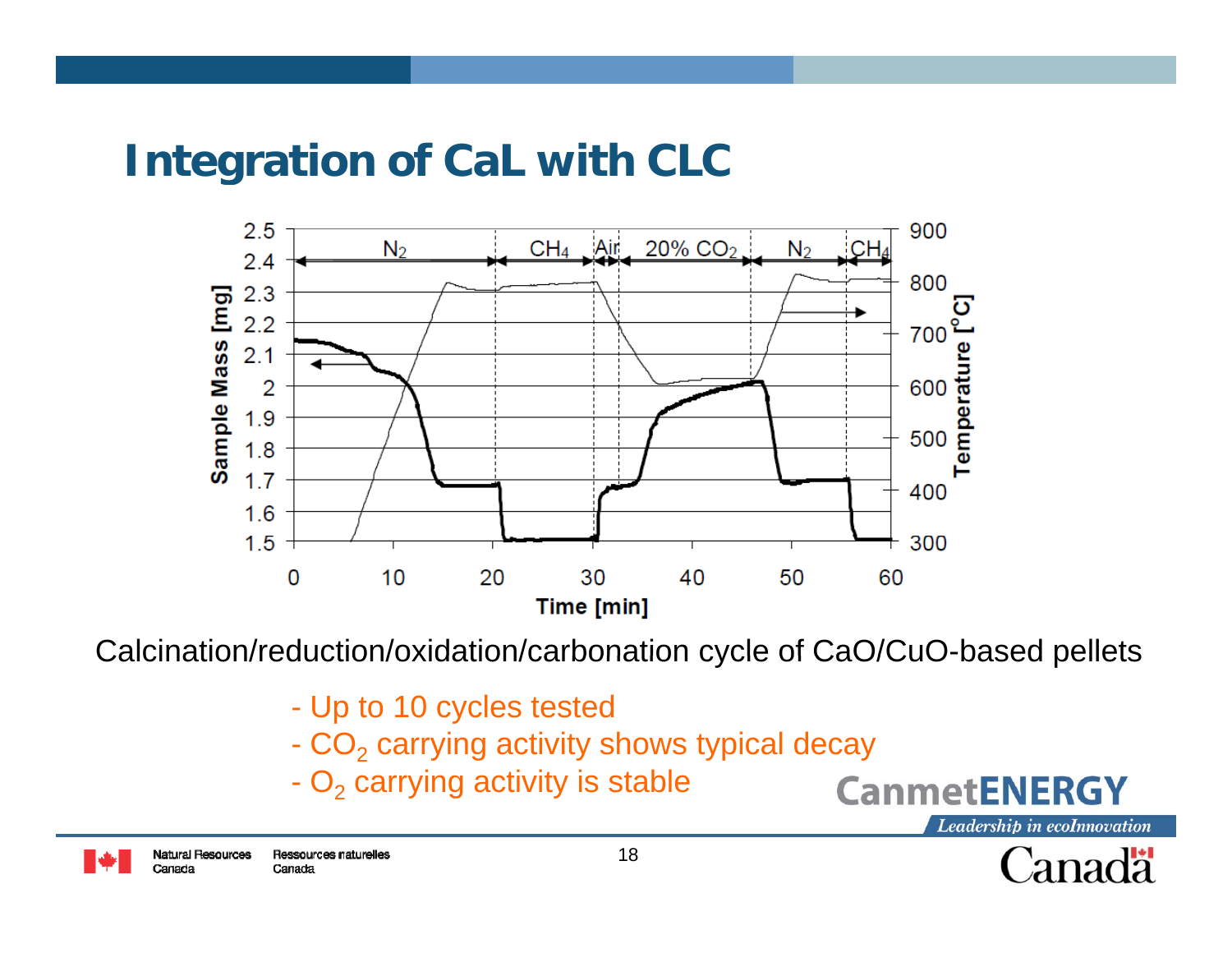





- Pellets are resistant to attrition in FBC
- -- Core-in-shell pattern

Ressources naturelles Natural Resources Canada Canada



Canadä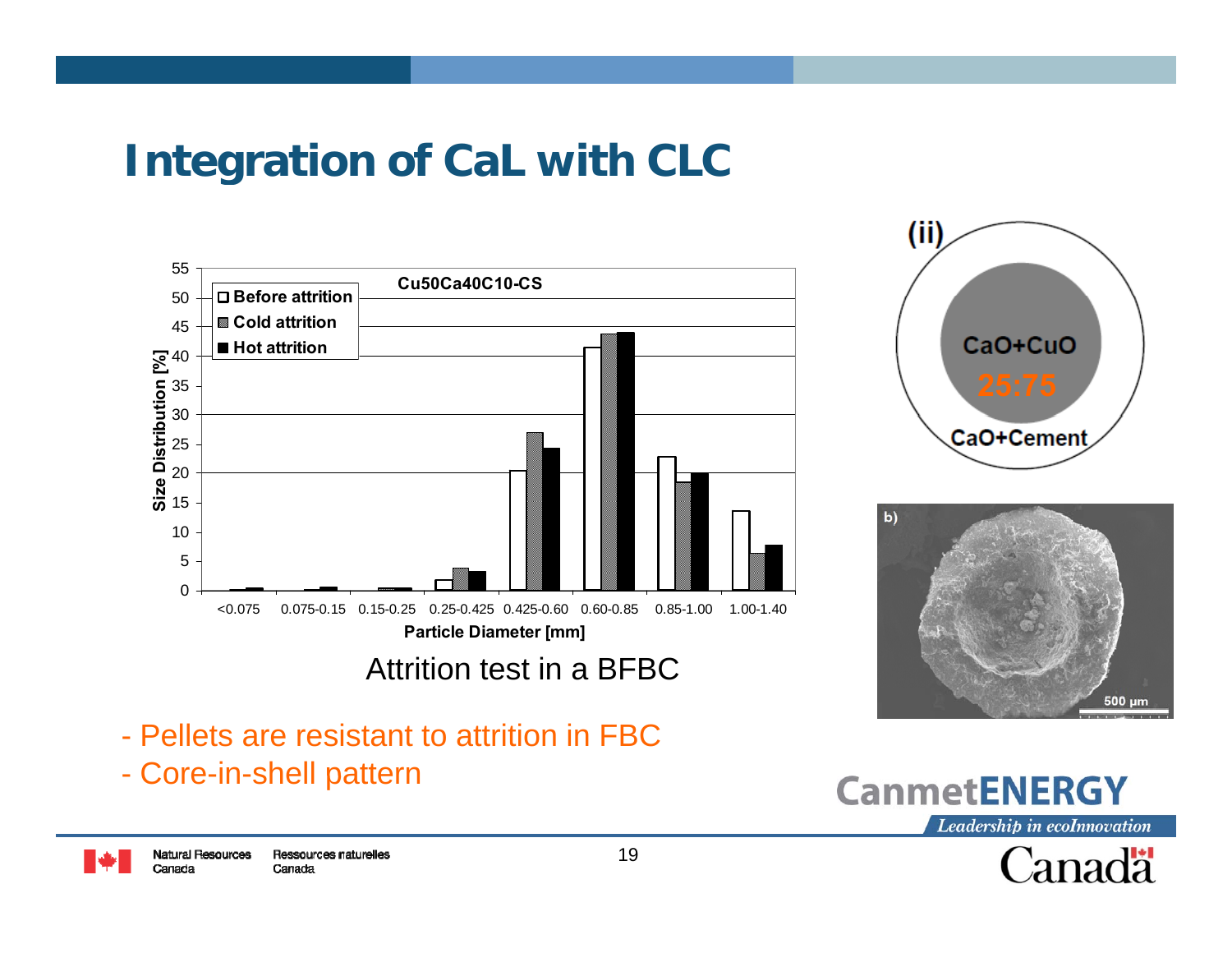### **Loop g ec <sup>o</sup> ogy <sup>e</sup> <sup>e</sup> op <sup>e</sup> t ing Technology Development**

Natural Resources

Canada

Ressources naturelles

Canada

高 ......



ut.fi





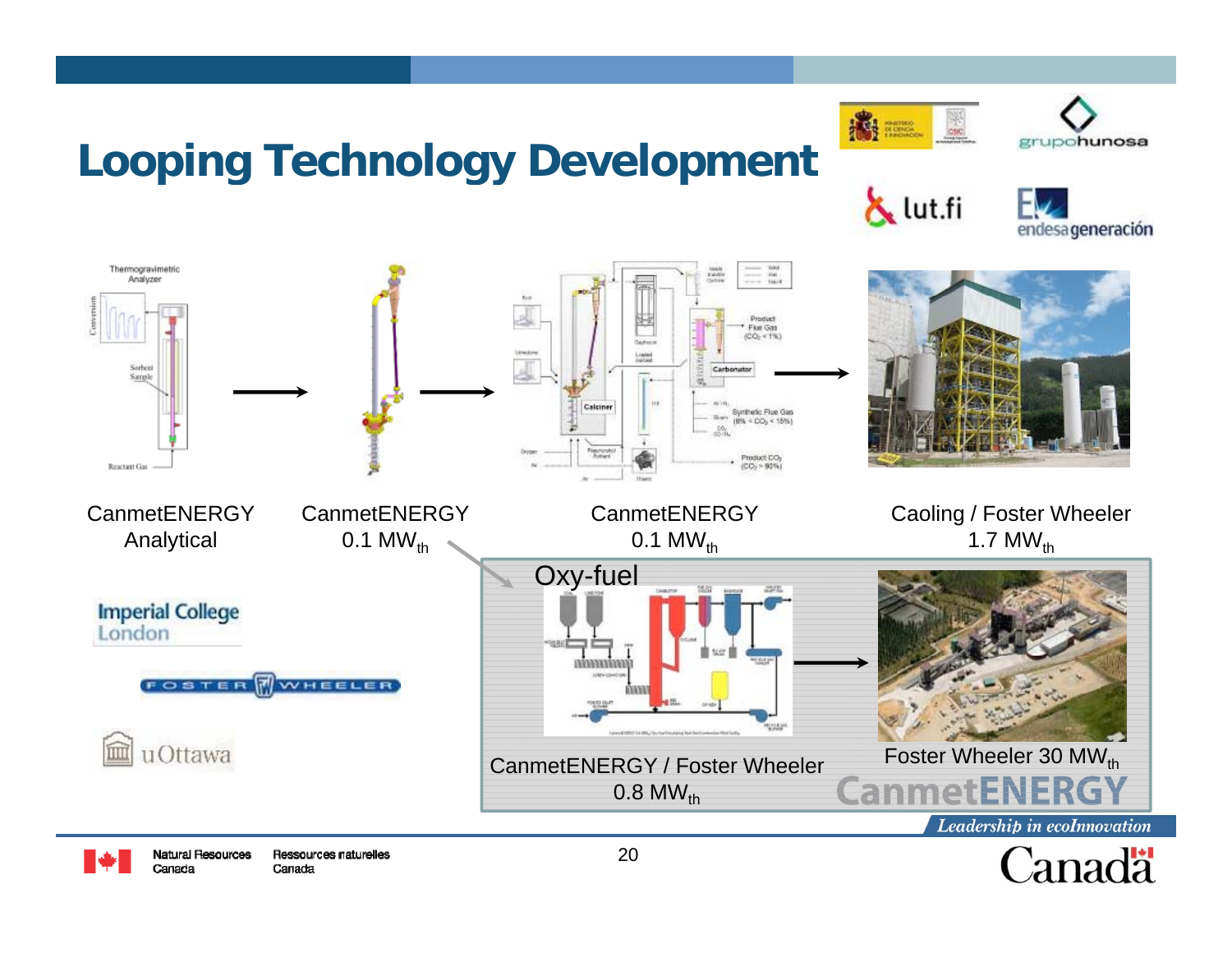#### **ConclusionsCo c us o s**

- The pellet samples showed better reactivity over original limestone sorbent in long-term repeated cycles
- $\mathcal{L}_{\mathcal{A}}$  The total loss of mass during attrition test was not significant, even at high temperatures. However, the particle size (d50) reduced significantly in hot attrition test
- $\mathcal{L}_{\mathcal{A}}$ Integration of CaL with CLC is under investigation at CanmetENERGY
- $\mathcal{L}_{\mathcal{A}}$ CaO/CuO/Al<sub>2</sub>O<sub>3</sub> composites were prepared and tested
- $\Box$  Benefits of integration of CaL with CLC
	- No need for pure oxygen
	- Concentrated CO $_2$  stream is oxygen-free
	- Steam released during reduction of CuO by CH $_{\mathrm{4}}$  lowers calcination temperature





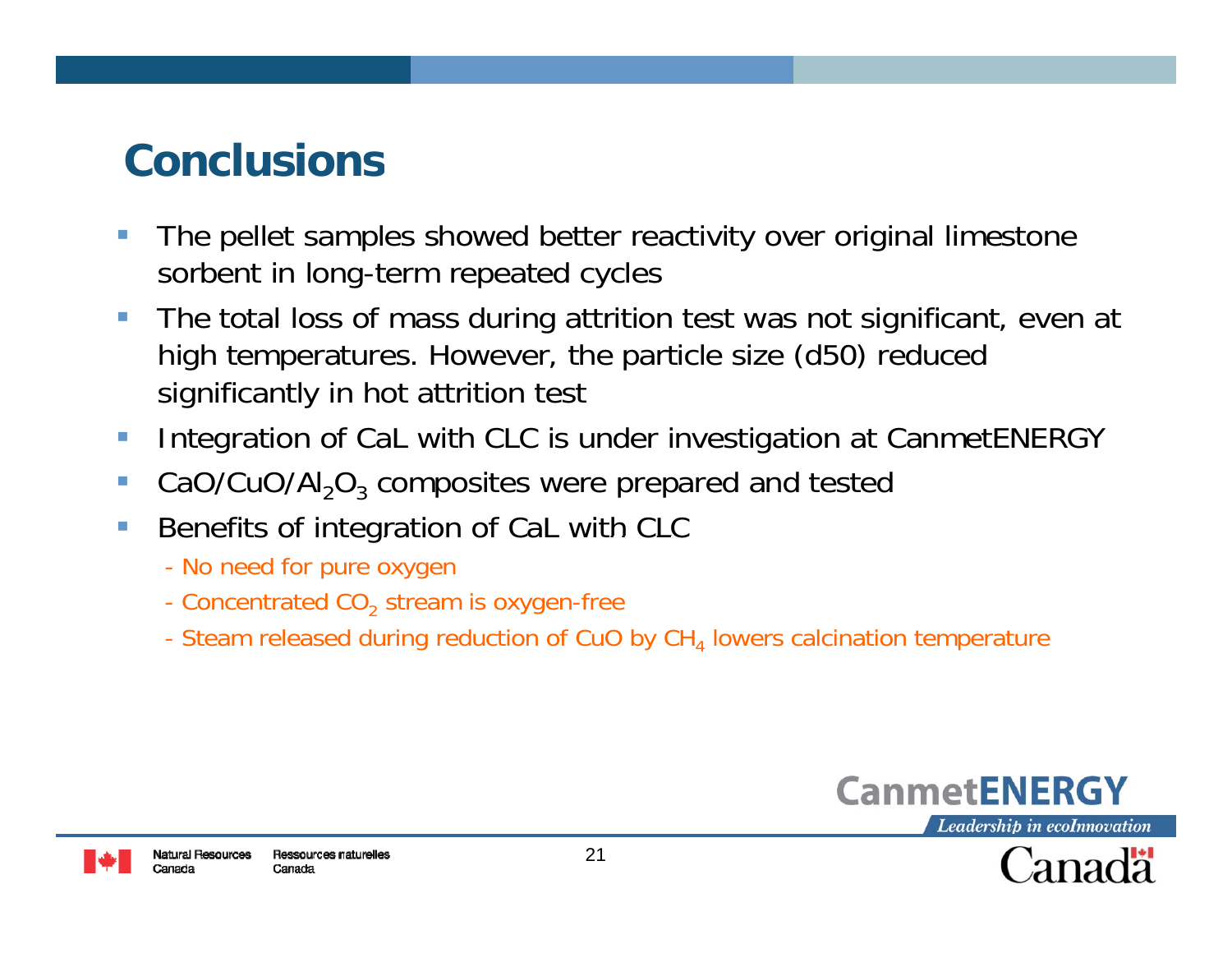## **Co <sup>c</sup> us <sup>o</sup> <sup>s</sup> (co t d) nclusions (cont'd)**

- $\mathcal{L}_{\mathcal{A}}$ Benefits of CaO/CuO/Al<sub>2</sub>O<sub>3</sub> composites
	- Mechanical strength can be used in FBC
	- Can be prepared in a core-in-shell form
	- Heat necessary for calcination is released in same particle
	- CaO can act as CuO/Cu support no need for another support
	- Catalysts can be added in pellets for sorption-enhanced reforming